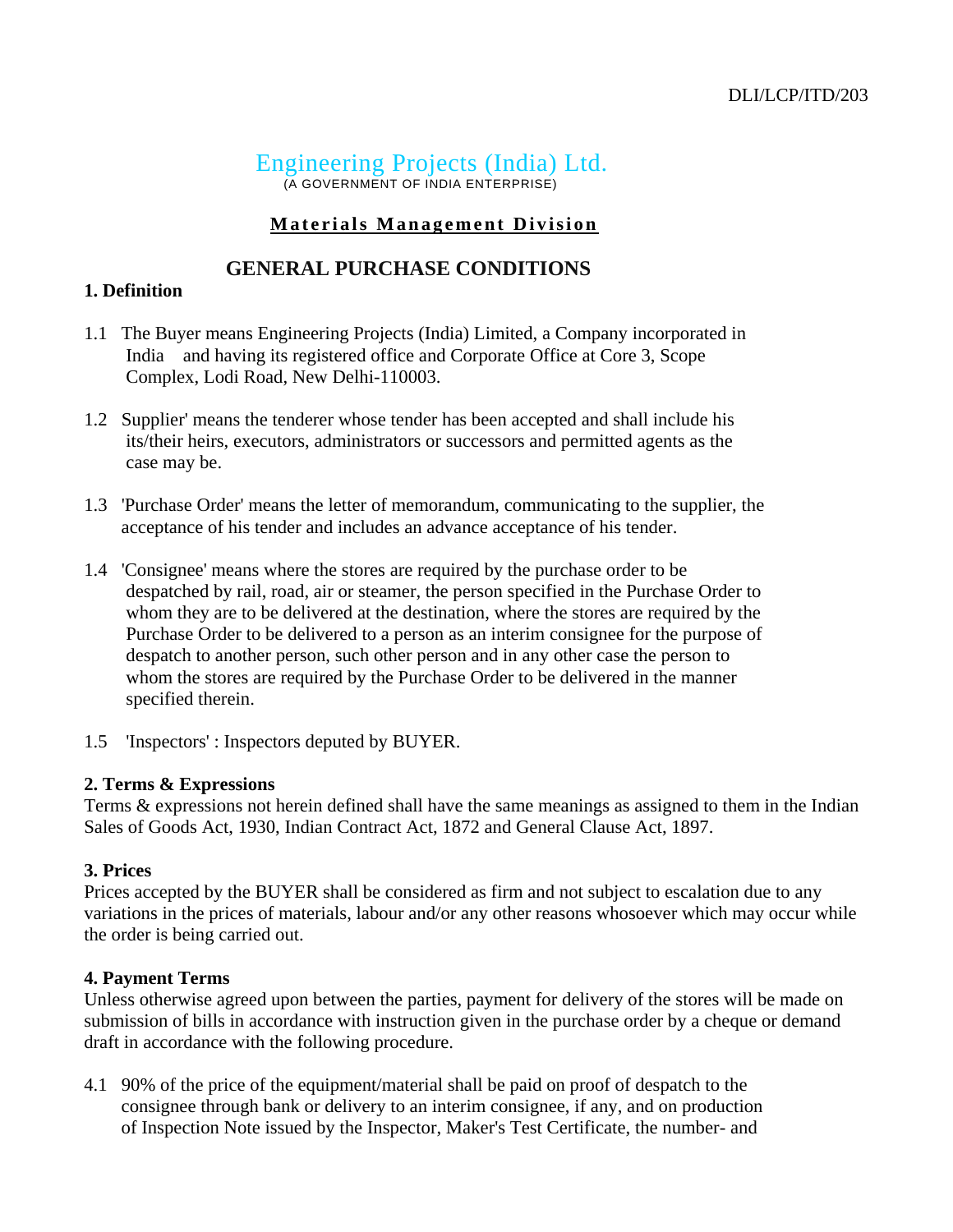date of the Railway receipt, postal receipt, bill of lading or consignment note under which the goods charged for in the bill are despatched by rail, post, sea or air respectively and the number and date of the letter with which such railway receipt, post receipt, bill of lading shall also be attached to the bill and in the case of stores despatched by post, the postal receipt shall be attached in original to the bill. The bank charges shall be borne by the supplier.

4.2 Balance 10% of price of equipment/material shall be released within 30 days after expiry of the warranty period as per Clause No. 17.

### **5. Insurance to be arranged by BUYER.**

## **6. Inspection, Checking, Testing**

The stores covered by the Purchase Order shall be subject to preliminary inspection and testing at any time prior to shipment and/or despatch and final inspection within a reasonable time after arrival at the place of delivery. The Inspector shall have the right to carry out the inspection and testing which include raw materials at manufacturer's work and at the time of actual despatch before and after completion of packing.

The supplier shall inform the BUYER at least 21 days in advance of the exact place, date and time of rendering the stores for required inspection, provide free access to Inspectors during normal working hours at supplier's or his/its sub-supplier's works and places at their disposal, internal test reports, material/component test certificates, approved drawings and all useful means of performing, checking, marking, testing, inspection and final stamping at his own expenses. Stores offered without internal testing shall be treated as a lapse on the part of supplier.

If, after receiving inspection call from the supplier/manufacturer the inspector on reaching the works finds that the equipment/materials offered for inspection is not fully ready or fails to meet vital requirements, it will be deemed to be a fake inspection call. Issue of a fake inspection call shall be treated as a serious lapse on the part of the supplier.

In the event of rejection of stores due to defective workmanship/material/design or fake inspection call, the stores would be offered for re-inspection at the earliest. The BUYER shall have the right to deduct the cost of re-inspection from the supplier's invoices.

 Even if inspections and tests are fully carried out, supplier shall not be absolved to any degree from their responsibilities to ensure that stores supplied, comply strictly with requirements, of the purchase order at the time of delivery, inspection on arrival at site, after its erection or start-up and guarantee period.

In any case, the stores must be strictly in accordance with the Purchase order failing which the BUYER shall have the right to reject goods and hold the supplier liable for non-performance of contract.

### **7. Maker's Test Certificate:**

Maker's Test Certificate shall be supplied by the supplier at the time of inspection. Failure to comply may cause delay in the issue of certificate of inspection and consequent delay in delivery and payment.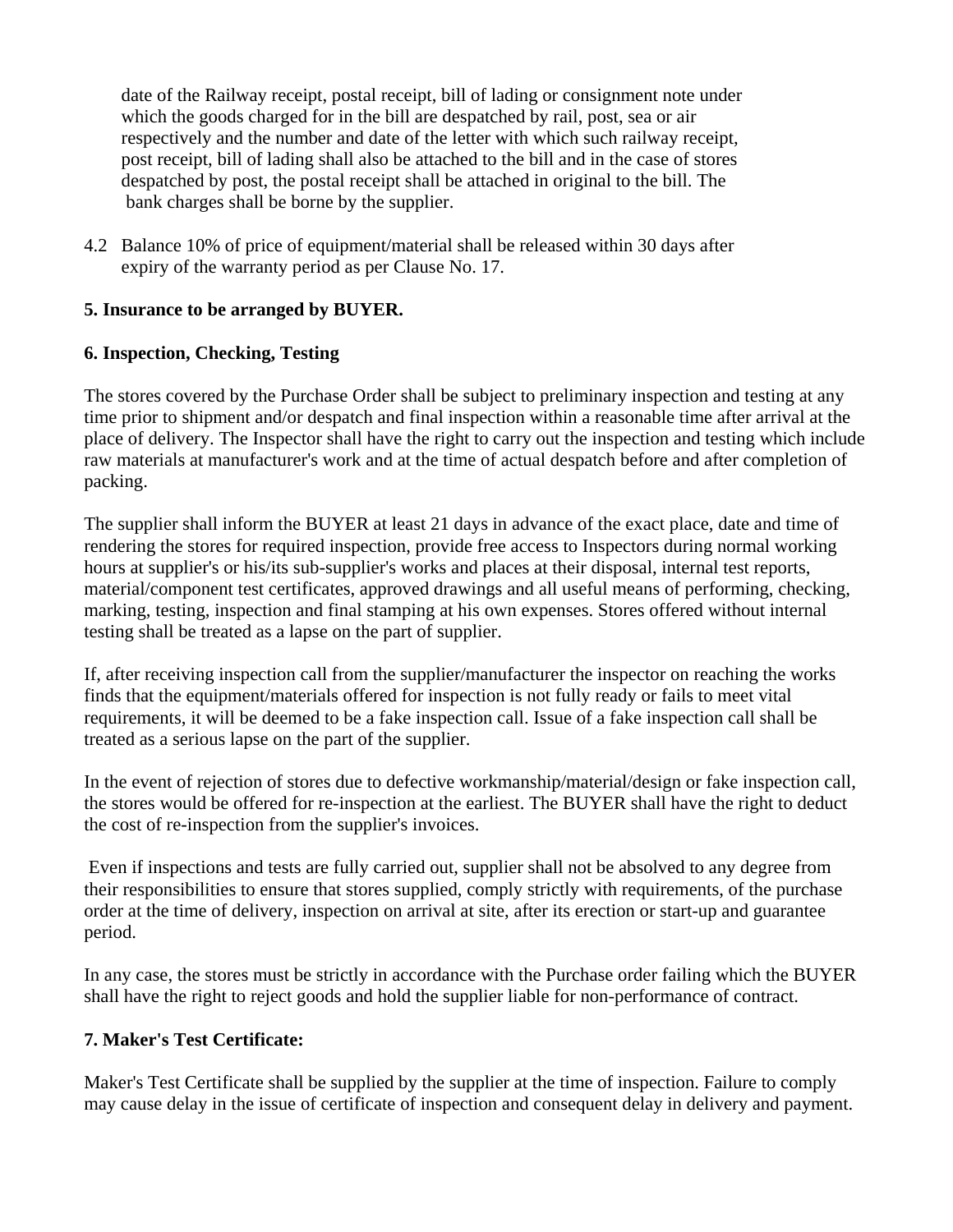## **8. Packing, Marking and Painting :**

- A. The stores shall be despatched by the supplier adequately packed in appropriate packing which should be suitable for sea and inland carriage and ensure complete safety of goods from any kind of damage in transport both on sea and land and all equipment should be properly lubricated.
- B. Each package shall contain packing list in English. Each packing shall bear the following marking in English, in indelible paint:

(i) Address of the Ultimate Consignee (ii) Address of the Interim Consignee, if any (iii) Name of Railway Station for ultimate and interim consignee, (iv) Supplier's name (v) Name of Equipment (vi) Railway Station from where despatched (vii) Purchase Order No. & Date (viii) Package Number (ix) Gross Weight in Kg (x) Net Weight in Kg. (xi) Outer Dimension in Cms. (xii) TOP' 'Do NOT TURN OVER' 'HANDLE WITH CARE' etc.

The package shall indicate the centre of gravity with a red vertical line, wherever required, together with marking for slings.

The package which cannot be so marked shall have metal tags with the above marking on them.

As far as possible, size of packings shall remain within the permissible limit allowed by the Indian Railways. If this is not possible, timely information will be given and necessary over dimension sanction obtained.

### **9. Security Deposit :**

The successful tenderer shall be required to furnish security deposit equal to 5% of the value of the contract within 7 days from the date of intimation of the acceptance of Purchase Order for due and proper fulfilment of the contract. The security deposit is to be deposited in the form of unconditional irrevocable bank guarantee from a Nationalised Bank (if from any other bank the bank guarantee should be duly countersigned by State Bank/Reserve Bank). The bank guarantee should remain valid till completion of supplies.

### **10. Despatch Instructions :**

Despatches of stores will be arranged by Public Tariff rates. In case of FOR Station of Despatch stores shall be booked at full wagon rates whenever available and by the most economical route or by most economical tariff available. Failure to do so will render the supplier liable for any avoidable expenditure caused to the BUYER.

### **11. Assembly, after sales service and training :**

IF required by the BUYER the supplier shall be fully responsible for the assembly of the equipment at destination site and completeness of the machinery from the angle of its end use. The supplier shall provide necessary "After Sales Service" and also impart training to the Consignee's staff in the operation and maintenance of the equipment free of cost to the satisfaction of the consignee. Furthermore, all tools and plants particularly heavy cranes, which are generally used as well as semiskilled and unskilled labour for the assembly of such machinery will be provided by the BUYER free of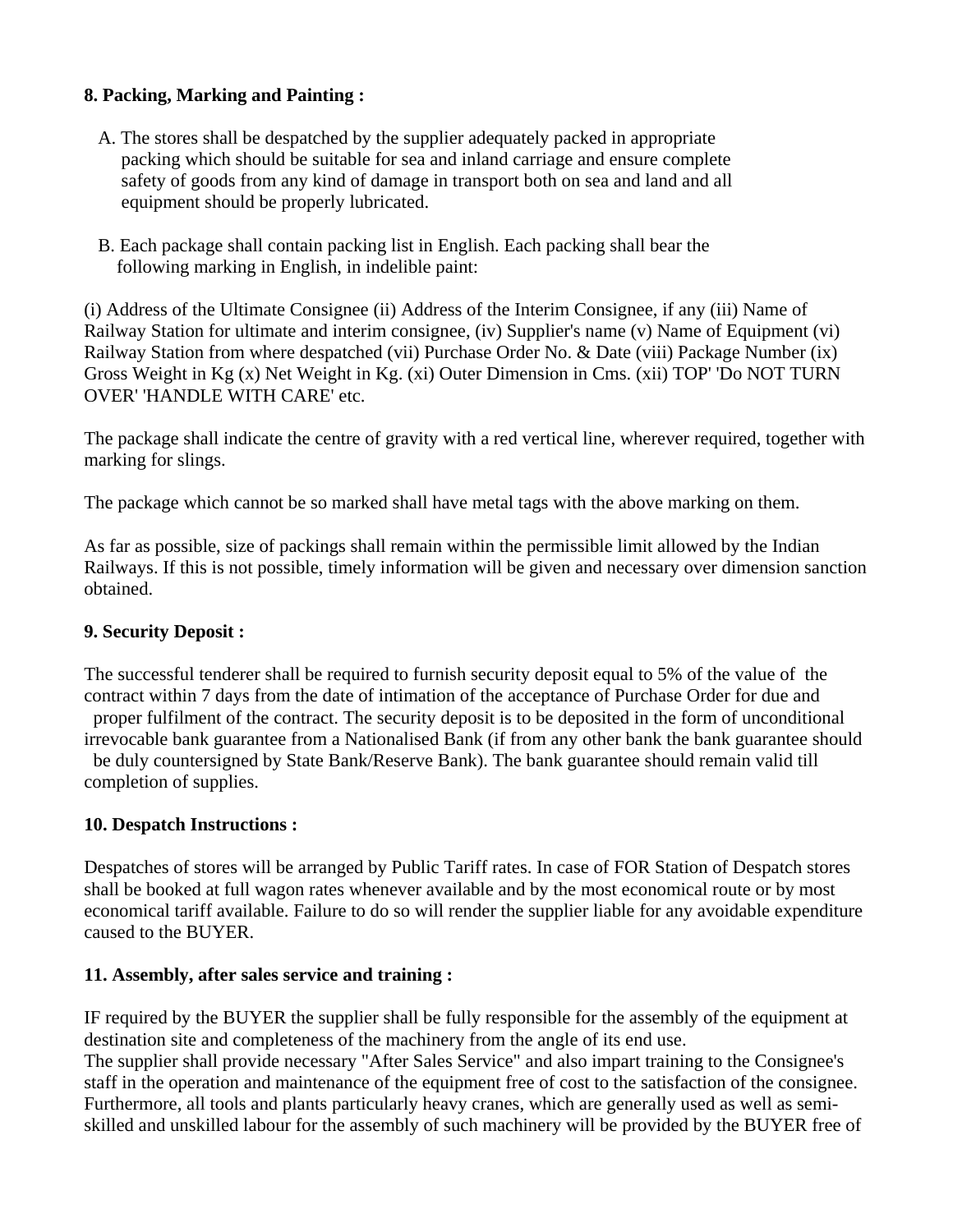cost to the supplier with consumable stores, like fuel, oil, lubricants, battery acids, cotton waste, grease etc., free of cost for the purpose of starting the machines, testing and putting them into good working order.

# **12. Respect of Delivery Date :**

The time and delivery date as agreed to between the BUYER and Supplier shall be the essence of the contract. No variation shall be permitted, except with prior authorisation in writing from the Buyer. Goods should be delivered securely packed and in good order and conditions at the place and within the time specified for their delivery.

## **13. Penalty for late deliveries :**

The time and date of delivery of stores, materials, equipment as agreed to shall be deemed to be the essence of the contract. In case of delay in execution of the order beyond the date of delivery as agreed to for any reason, the BUYER shall recover from the supplier as penalty a sum equivalent to 0.5% of the value of the entire contract for every week of delay or part thereof limited to an aggregate of 5%.

### **14. Risk Purchase on Default**

In case of default on the part of the supplier to supply all the stores or part thereof covered by the contract upto the standard/specifications within the contractual delivery period stipulated in the contract, the BUYER shall have the right to purchase such stores or other of similar description at the risk and cost of the supplier. However, supplier shall be liable to pay penalty under clause 13 above for resultant delay.

### **15. Delay due to force majeure**

If any time during the continuance of the contract the performance in whole or part by either party on any obligation under the contract shall be prevented or delayed by reason of any war, hostility, explosions, epidemics, quarantine restrictions, or other acts of God, then provided, notice of the happening of any such event is given by either party to the other within twenty one days from the date of occurrence thereof, neither party shall be reason of such event be entitled to terminate this contract nor shall either party have any claim for damages against the other in respect of such non-performance and delay in performance and deliveries under the contract shall be resumed as soon as practicable after such event has come to an end or ceased to exist and the decision of the Chairman and Managing Director, EPI, New Delhi as to whether the deliveries so resumed shall be final and binding on both the parties. In case Force Majeure Condition persists for a period exceeding sixty (60) days, either party may at its option terminate the contract.

BUYER shall be at liberty to take over from the supplier at a price to be fixed by the Chairman and Managing Director, EPI, New Delhi which shall be the final, all unused, undamaged and acceptable material, bought out components and stores in course of manufacture in the possession of the supplier at the time of such termination or portion thereof as the BUYER may deem fit.

### **16. Rejection, Removal of Rejected Goods and Replacement**

In case the testing and inspection at any stage by inspectors reveal that the equipment, material and workmanship do not comply with the specifications and requirements, the same shall be removed by the Supplier at his/its own expenses and risk within the time allowed by the BUYER. The BUYER shall be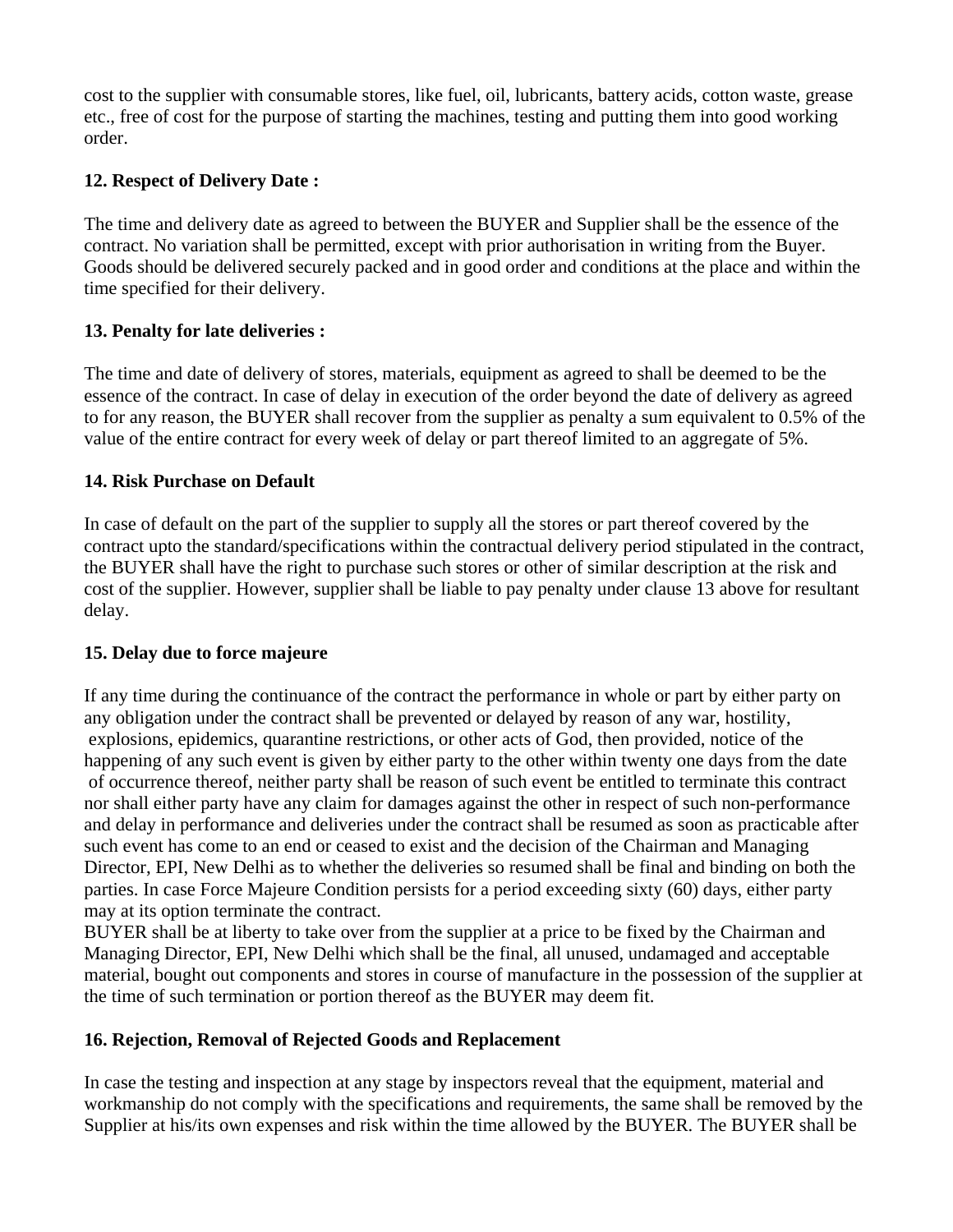at liberty to dispose of such rejected goods in such manner as he may think appropriate, in the event the supplier fails to remove the rejected goods within the period as aforesaid.

All expenses incurred by the BUYER for such disposal shall be to the account of the supplier. The freight paid by the BUYER, if any, on the inward journey of the rejected material shall be reimbursed by the supplier to the BUYER before the rejected materials are removed by the Supplier. The supplier will have to proceed with the replacement of that equipment or part of equipment without claiming any extra payment if so required by the BUYER. The time taken for replacement in such event will not be added to the contractual delivery period.

# **17. Warranty**

The supplier shall warrant that every material/plant, machinery and equipment to be supplied be new and free from all defects and faults in design, material, workmanship and manufacture and shall be of the highest quality.

The items should be consistent with the established, recognised or stipulated standards for material of the type usually used for the purpose and in full conformity with the specifications and drawings or samples, if any. Equipment offered must be capable, during operation, of withstanding extreme dusty, wet, humid and sultry conditions. The warranty shall continue not withstanding inspection, payment, acceptance of tendered equipment and shall expire except in respect of complaints notified to supplier prior to such date within 12 months from the date of commissioning or 18 months from the date of despatch whichever is earlier.

## **18. Performance Guarantee**

The supplier shall guarantee that any/all material used in execution of the Purchase Order shall be in strict compliance with charactesistics requirements and specifications agreed upon and that same shall be free from any defects.

The supplier shall guarantee that all material and equipment shall be repaired or replaced as the case may be at his own expense in case the same have been found to be defective in respect of material, workmanship or smooth and rated operation within a period of 12 months after the same has been put in service or 18 months from the date of despatch of last consignment, whichever is earlier. The guarantee period for the replacement parts shall be 12 months starting from the date on which the replacement parts are commissioned. Acceptance by the BUYER or his inspectors of any equipment and materials or their replacement will not relieve the supplier of his/its responsibility concerning the above guarantee.

# **19. Indemnity**

The supplier shall at all times indemnify the BUYER against all claims which may be made in respect of stores for infringement of any right protected by patent, registration of design or trade mark. Provided always that in the event of any claim in respect of alleged breach of patent, registered designs or trade mark being made against the BUYER, the BUYER shall notify the supplier of the same and the supplier shall at his own expense either settle any such dispute or conduct any litigation that may arise therefrom.

The supplier shall not be liable for payment of any royalty, licence fee or other expenses in respect of or for making of patents or designs with respect to which he is, according to the terms of the contract, to be treated as an agent of the Government for the purpose of making use of the patent or trade mark of fulfilment of the contract.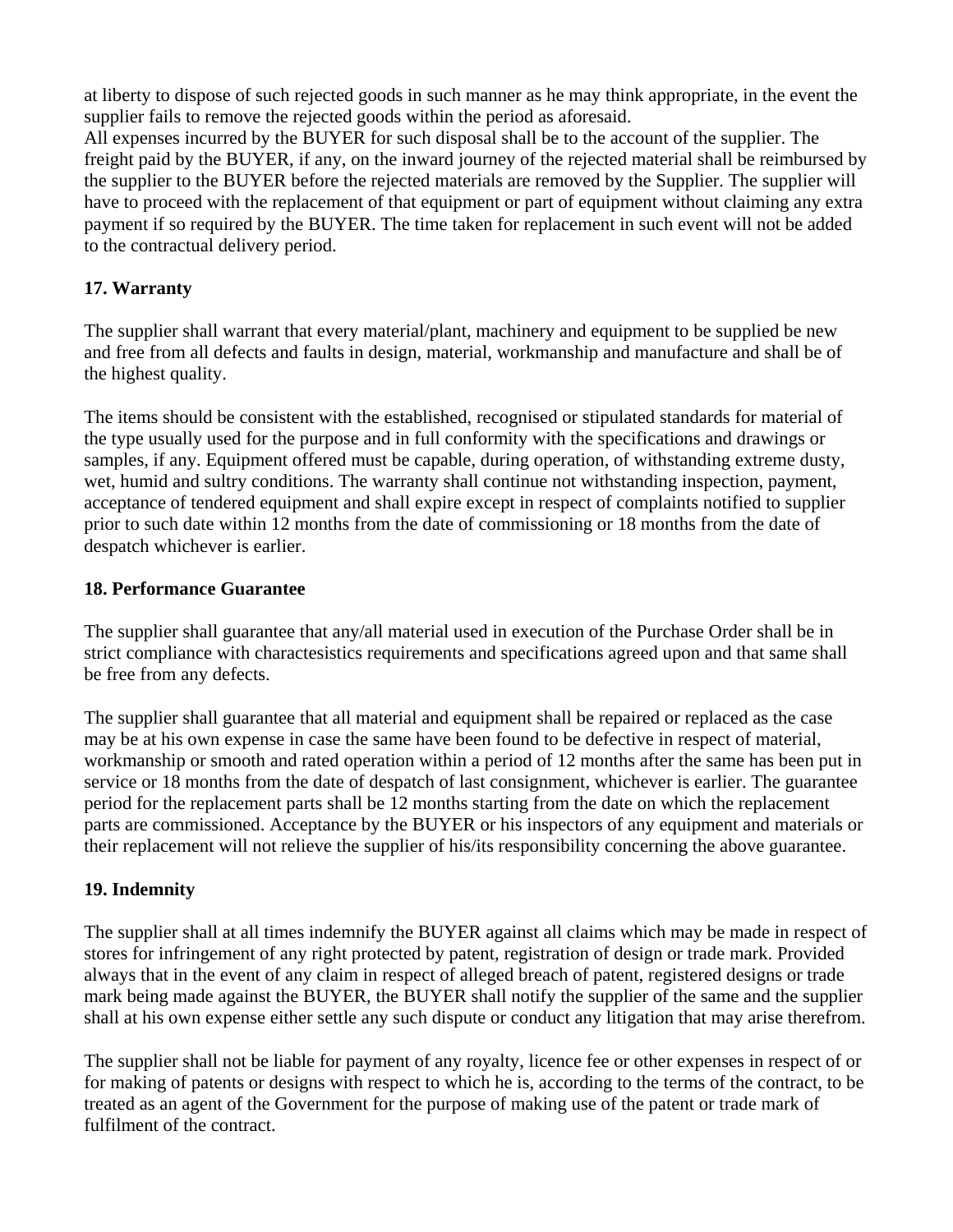### **20. Spare Parts**

The supplier shall furnish itemised and priced list of spare parts required for two years normal operation of the equipment alongwith the quotation

### **21. Drawings**

The supplier shall furnish the general arrangements and dimensional drawings in three sets within four weeks from date of placement of order.

## **22. Literature of Equipment**

Following literature and documents for the equipment shall be supplied in five copies each free of cost alongwith the equipment,

(a) Operator's instructions (b) Service Manual (c) Illustrated and detailed parts catalogues (d) Specifications (e) A list of service tools required for routine servicing of the equipment.

## **23. Arbitration**

Except where otherwise provided for in the contract all questions and disputes relating to the meaning of the specifications, designs, drawings and instructions herein before mentioned and as to the quality of workmanship or materials used on the work or as to any other questions, claim, right matter or thing whatsoever if any, arising out of or relating to the contract, designs, drawings, specifications, estimates, instructions, orders or any contradictions or otherwise concerning the purchase order or the execution or failure to execute the same whether arising during the progress of the work or after the completion or abandonment thereof shall be referred to the sole arbitration of the Chairman and Managing Director/General Manager (accepting authority) of Engineering Projects (India) Ltd. and if the Chairman and Managing Director/General Manager is unable or unwilling to act to the sole arbitration some other person shall be appointed by the Chairman and Managing Director/General Manager willing to act as such arbitrator. There will be no objection if the arbitrator so appointed is an employee of Engineering Projects (India) Ltd., and that he had to deal with matters to which the contract relates and that in the course of his duties as such he had expressed views on all or any of the matters in disputes or difference. The arbitrator to whom the matter is originally referred being transferred or vacating his office or being unable to act for any reason, such Chairman and Managing Director/General Manager as aforesaid at the time of such transfer, vacation of office or inability to act, shall appoint another person to act as an arbitrator in accordance with the terms of the contract. Such person shall be entitled to proceed with the reference from the stage at which it was left by his predecessor. It is also a term of this contract that no person other than a person appointed by such Chairman and Managing Director/General Manager as aforesaid should act as arbitrator and if for any reason, that is not possible, the matter is not to be referred to arbitration at all.

Cases where the amount of award in claim is Rs. 50,000/- (Rupees fifty thousand only) and above, the arbitrator shall give reasons for the award.

Subject as aforesaid the provisions of the arbitration act 1940 or any statutory modification or reenactment thereof and the rules made thereunder and for time being in force shall apply to the arbitration proceedings under this clause.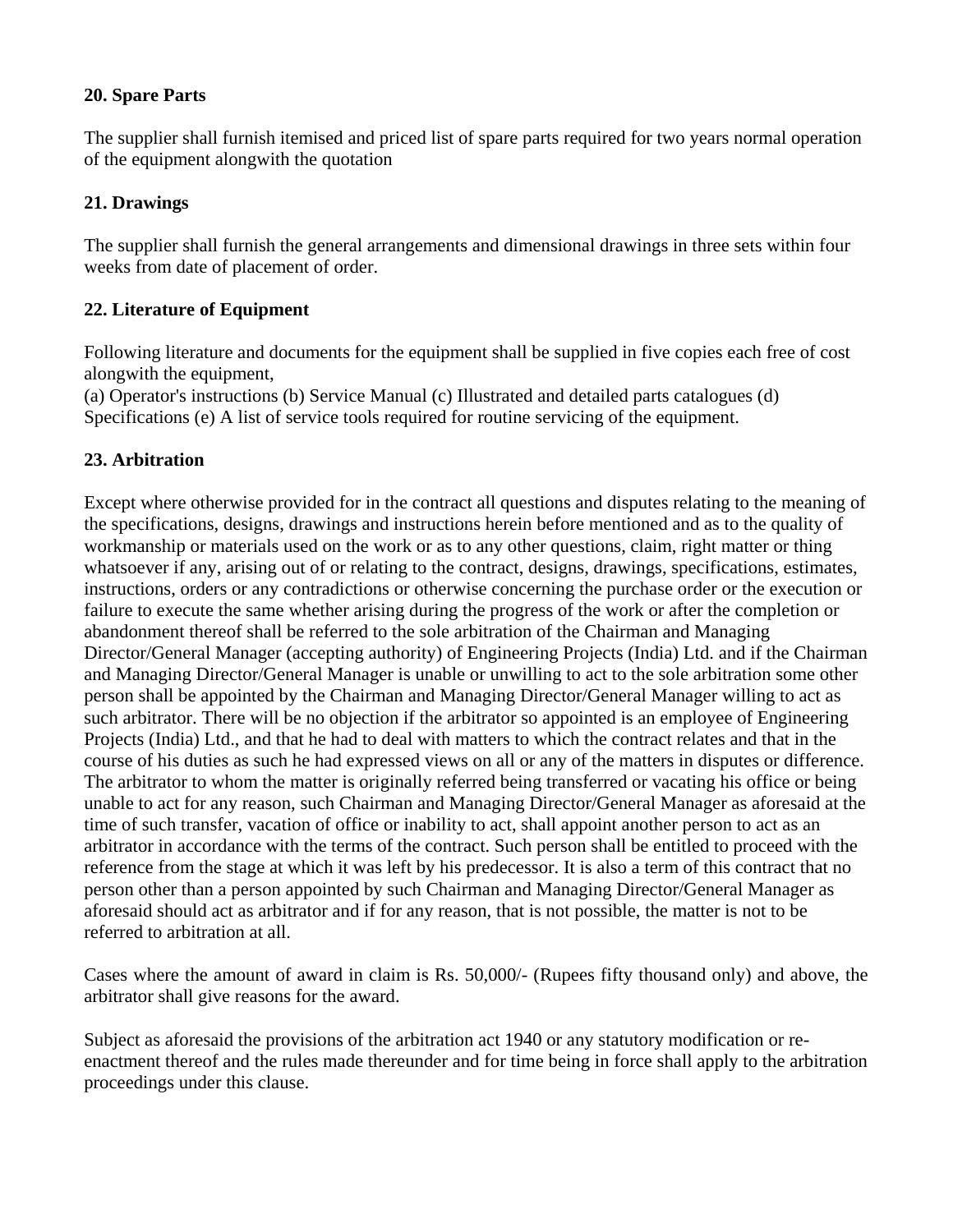It is a term of the contract that the party invoking arbitration shall specify the disputes or dispute to be referred to arbitration under this clause together with the amount or amounts claimed in respect of each such dispute.

The arbitrator may from time to time with consent of the parties enlarge the time, for making and publishing the award.

The work under the contract shall, if reasonably possible continue during the arbitration proceedings.

The arbitrator shall be deemed to have entered on the reference on the date he issues notice to both the parties fixing the date of the first hearing.

The arbitrator shall give a separate award in respect of each disputes or difference referred to him.

The avenue of arbitration shall be such place as maybe fixed by the Arbitrator in his sole discretion.

The award of the arbitrator shall be final, conclusive and binding on all parties to the contract.

#### **24. Court Jurisdiction**

Disputes of any nature that may arise in connection with the execution of the contract shall be subjected to the jurisdiction of courts situated in Delhi/New Delhi only.

------------------------**--** 

FormatNo: EPI/MMD/F-07

### **Check List for Evaluation & Selection of Suppliers / Vendors**

1. Name

2. Address

- 3. Contact Person
- 4. Proprietor
- 5. a) Phone Nos.

b) Fax Nos.

- 6. Items / Products
- 7. Manufacturer **Distributor**  Dealer **Stockist**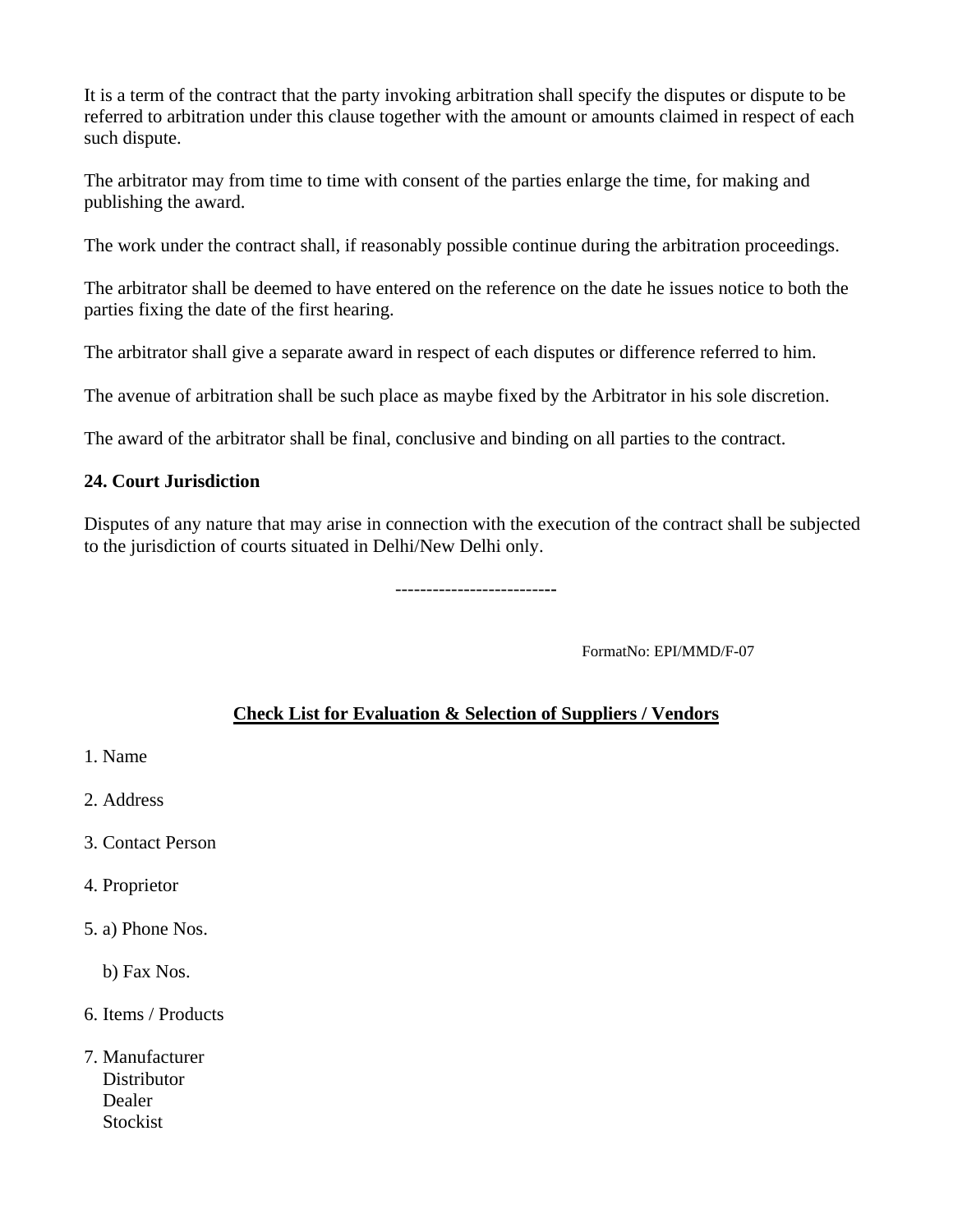## 8. Facilities Available

| a) Testing Facilities<br>i) For Incoming materials<br>ii) For In process<br>iii) For Final Product          | In House                    | Through External Agency        |
|-------------------------------------------------------------------------------------------------------------|-----------------------------|--------------------------------|
| b) Can Issue Test Certificate                                                                               | <b>Yes</b>                  | N <sub>o</sub>                 |
| <b>Details of Manufacturing Facilities</b><br>$\mathbf{c})$                                                 |                             |                                |
| Products being manufactured<br>d)<br>(Product Catalogues)                                                   |                             |                                |
| 9. Annual Turn Over                                                                                         |                             |                                |
| 10. Whether ISO 9000 certified or not                                                                       |                             |                                |
| 11. Whether IS certified or not                                                                             |                             |                                |
| 12. Reference list of important customers during last five years<br>13. Ability to give after sales service |                             |                                |
|                                                                                                             |                             |                                |
| 14. Sample sent or not                                                                                      |                             |                                |
| To Incharge MMD<br>EPI                                                                                      | Name<br>Designation<br>Date | Signature of Vendor / Supplier |

# **For use in EPI**

Data has been collected over phone verbally.

Yes No

Signature of person collecting data

# **Evaluation & Review**

Reviewed the details of vendor

Product is suitable

If Yes basis